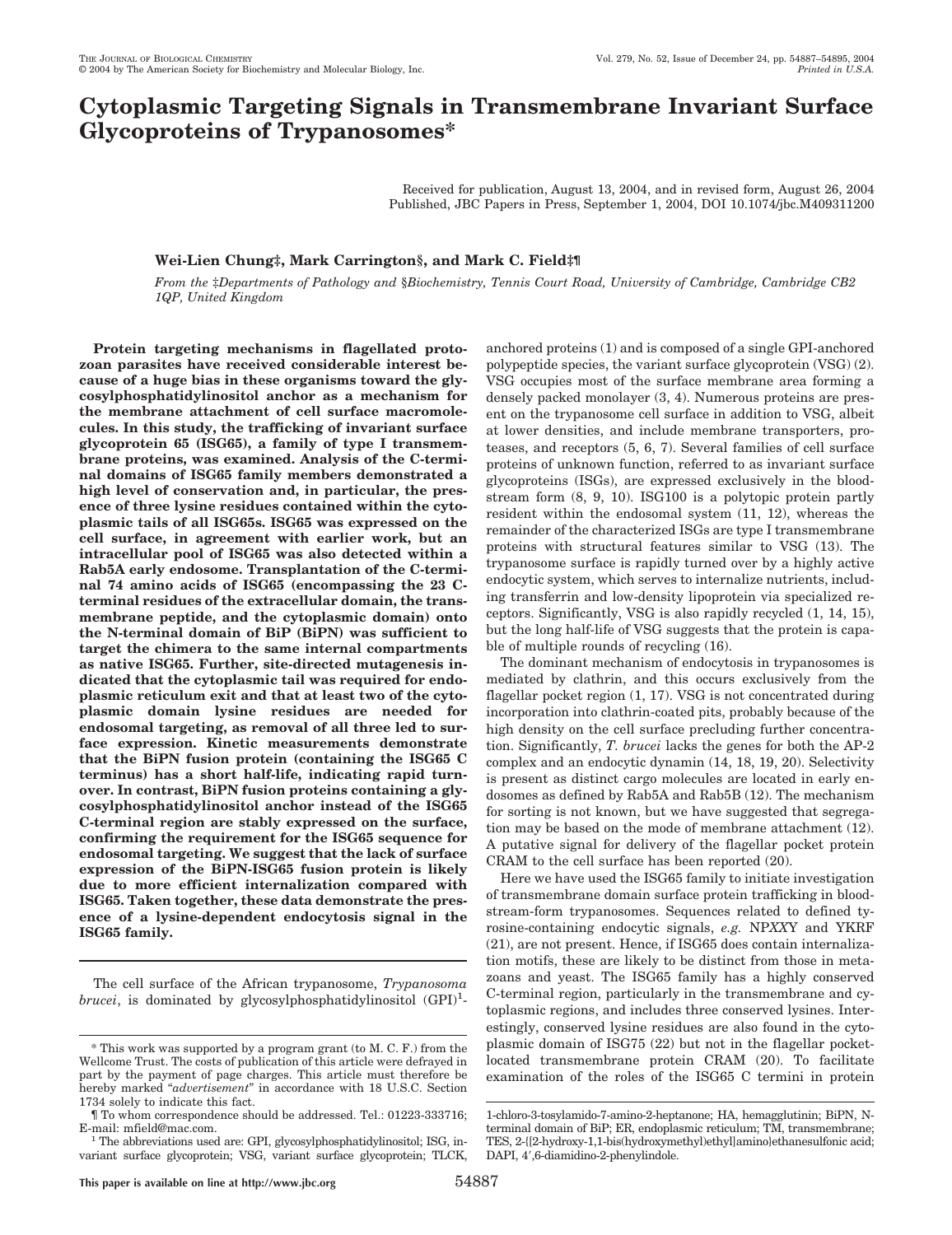### TABLE I

### *Sequences of synthetic oligonucleotides used in this study.*

The following synthetic oligonucleotides were used for PCR. Sequences complementary to the target template are in upper case; additional sequences for cloning purposes are in lower case. Restriction sites are underlined, and mutagenic residues are in bold. All sequences are written  $5'$  to  $3'$ .

| Name              | Sequence                                                                                      |  |  |  |  |  |  |
|-------------------|-----------------------------------------------------------------------------------------------|--|--|--|--|--|--|
| FwGpi117          | acqqctaqcAATGCTTGCAAAGATTCCTCT                                                                |  |  |  |  |  |  |
| RevGpi117         | acqqaattcctaAAAAAGCAAGGCCGCAAA                                                                |  |  |  |  |  |  |
| FwGL117           | acqqctaqcTGCAAGAAGGAGAGCAACTGC                                                                |  |  |  |  |  |  |
| FwTm              | acqqctaqcGATGCTGACTTTGACTTTGACGGGTTG                                                          |  |  |  |  |  |  |
| RevT <sub>m</sub> | acqqaattcctaCATTACTACTTTTACGCT                                                                |  |  |  |  |  |  |
| FwTmD1            | acqqctaqcGCAATGATTATATTGGCAGTC                                                                |  |  |  |  |  |  |
| RevTmD2           | acggaattcttaCACCATTATGAAGAATGC                                                                |  |  |  |  |  |  |
| RevTmD4           | acqqaattcctaCTGGGAGTTATTCCTCCT                                                                |  |  |  |  |  |  |
| RevTmD5           | acqqaattcctaACCCTCCGCTTTTCCGGT                                                                |  |  |  |  |  |  |
| FwTmK1            | acggctagcgATGCTGACTTTGACGGGTTGCTGGAGGCTGCCGAGGCTGCAGAGGTAACGCGTAGACATCAGCGTACGGCAATG          |  |  |  |  |  |  |
| RevTmK2           | acqqaattcctaCATTACTACTTTTACGCTAGAAACCCCACCCTCCGCTTTTCCGGTGTCCACATCCTGGGAGTTATTCCGTCGACGCACCAT |  |  |  |  |  |  |
| RevTmK3           | acqqaattcctaCATTACTACTTTTACGCTAGAAACCCCACCCTCCGCACGTCCGGT                                     |  |  |  |  |  |  |
| RevTmK4           | acqqaattcctaCATTACTACGCGTACGCT                                                                |  |  |  |  |  |  |
| RevTmK234         | acqqaattcCTACATTACTACGCGTACGCTAGAAACCCCACCCTCCGCACGTCCGGTGTCCACATCCTGGGAGTTATTCCGTCGACGCACCAT |  |  |  |  |  |  |
| FwBiPN            | acqqaattcAACCCGGGAATTATG                                                                      |  |  |  |  |  |  |
| <b>RevBiPN</b>    | acqqaattcttaqctaqcCGCGTAATCTGGGACGTC                                                          |  |  |  |  |  |  |

targeting, we created a panel of fusion proteins containing the ISG65 C terminus attached to the N-terminal domain of BiP (23). Further, creation of a set of deletion and substitution mutants allowed dissection of trafficking signals within the ISG65 cytoplasmic domain. In addition, we revisited the hypothesis that the mode of membrane attachment functions to direct proteins to specific early endosomal compartments.

### MATERIALS AND METHODS

*Source and Culture of Bloodstream Forms of T. brucei—*Bloodstream forms of MITat 1.2, derived from Lister strain 427 and expressing VSG 221, were cultured in HMI-9 medium (24), at 37 °C at 5%  $CO<sub>2</sub>$  in medical flats (Corning) in a humid atmosphere. Continued expression of VSG 221 was checked periodically by immunofluorescence and always approached 100%. The cells were quantitated with a Z2 Coulter Counter (Coulter Electronics) and maintained at densities between 10<sup>5</sup> and  $5 \times 10^6$  cells/ml. Mutant trypanosomes were maintained in HMI-9 selection medium with 2.5  $\mu$ g/ml G418 (Sigma) or phleomycin (Invitrogen), as was appropriate, for expression of ectopic ISG constructs.

*Nucleic Acid and Recombinant DNA Methods—*Standard molecular biology methods were carried out as described previously (25), unless otherwise indicated. Plasmids were grown in *Escherichia coli* XL1-Blue (Stratagene), unless otherwise described, following electroporation with a BTX600 ECM electroporator. PCR was performed using a 480 Thermal Cycler (PerkinElmer Life Sciences) with Herculase polymerase (Stratgene) and gel-embedded DNA purified using GeneClean (BIO101). The cloning vector pCR-Script was from Promega. The plasmids were prepared by using the Mini-prep spin kit (Qiagen). Oligonucleotide primers were obtained from Genosys and are detailed in Table I.

*Construction of BiPN-ISG*/*VSG Fusion Protein Genes—*All chimeric BiPN synthetic genes are shown schematically in Fig. 1. The bloodstream-form expression vector pXS5BiPN, containing a Geneticin cassette and an HA9-tagged N-terminal (ATPase) BiP cassette (BiPN-HA9), was a gift generously given by J. Bangs, University of Wisconsin (23). The C terminus of the BiPN-HA9 cassette was fused to either a GPI signal or transmembrane sequences using flanking NheI and EcoRI restriction sites. All these C-terminal signal sequences were generated by PCR from the genomic DNA of trypanosomes. The GPI signal sequence from VSG 117 (GPI(S)) was amplified using primers FwGpi117/RevGpi117. To ensure that processing of the GPI signal was not affected by being placed in an aberrant context, we also made a longer construct, GPI(L) with a 30-bp extension at the 5'-terminus, which was amplified using FwGL117/RevGpi117. The fragments were restricted by EcoRI and NheI and then ligated into pXS5BiPN to yield pXS5BiPNGPI(S) and pXS5BiPNGPI(L). Amplification of the C-terminal transmembrane (TM) sequence of  $ISG_{65}$  was performed with the primers FwTm/RevTm. The product was cloned into pXS5BiPN to generate pXS5BiPNTM. Sequencing confirmed that the construct corresponded to ISG65f and ISG65g isoforms (Fig. 1*A*). Deletions in the TM were made by reverse PCR of the whole pXS5BiPNTM. Three deletions in the cytoplasmic domain of TM were made with the forward primer FwBiPN and three reverse primers, RevTMD2, RevTMD4, and

RevTMD5, to generate pXS5BiPNTM $\Delta 49-74$ , pXS5BiPNTM $\Delta 58-74$ , and pXS5BiPNTM $\Delta 66 - 74$ , respectively. pXS5BiPNTM $\Delta 1-23$  was generated with primers FwTmD1/RevBiPN to remove the ISG ectodomain region. pXS5BiPNTM1–2349 –74 was made with primers FwTMD1/ RevBiPN on the template  $pXS5BiPNTM\Delta1-23$ . For introducing Lys to Arg mutations, five fragments with lysine substitutions were generated from pXS5BiPNTM by using the following primers: FwTMK1/RevTM for Lys-1, FwTM/RevTMK2 for Lys-2, FwTM/RevTMK3 for Lys-3, FwTM/RevTMK4 for Lys-4, and FwTM/RevTMK234 for Lys-234. Fragments were restricted and ligated into prepared pXS5BiPN vector. All constructs were verified by standard sequencing methods (MWG Biotech) prior to introduction into trypanosomes and were further verified by Western blotting.

*Protein Electrophoresis and Western Blotting—*Trypanosomes were harvested and washed twice in phosphate-buffered saline (Sigma). Pellets ( $10^7$  cells) were lysed in 100  $\mu$ l of boiling sample buffer and resolved by SDS-PAGE on 12% SDS-polyacrylamide minigels. The proteins were electrophoretically transferred onto nitrocellulose membranes (Amersham Biosciences) using a wet transfer tank (Hoefer Instruments). Equivalence of loading was verified by Ponceau Red (Sigma) staining of nitrocellulose membranes following transfer. Nonspecific binding was blocked with TBST (137 mM NaCl, 2.7 mM KCl, 25 mM Tris base, pH7.4, 0.2% Tween 20) supplemented with 5% freeze-dried milk. Antibodies were also diluted in TBST-milk. Rabbit polyclonal sera against anti-ISG65, anti-TbBiP (gift of J. Bangs, Madison, Wisconsin), and VSG 221 were diluted 1:10,000 in TBST-milk. A commercial monoclonal anti-HA9 (Santa Cruz Biotechnology) was used at 1:10,000. Incubations with commercial secondary anti-IgG rabbit or anti-IgG mouse horseradish peroxidase conjugates (Sigma) were performed at 10,000-fold dilution in TBST-milk. Bound antibodies were detected by chemiluminescence using the Amersham ECL detection system on Biomax MR-1 films (Kodak).

*Immunofluorescence Analysis—*Indirect immunofluorescence microscopy was performed as described previously (26). Antibodies were used at the following dilutions: rabbit and mouse anti-HA9 epitope IgG (both from Santa Cruz Biotechnology) at 1:1000, rabbit anti-ISG65 at 1:1000, rabbit anti-TbRAB5A (anti-5A, 12) at 1:100, rabbit anti-TbRAB11A (anti-11, 27) at 1:1000, mouse anti-p67 (anti-p67, J. Bangs, Madison) at 1:1000, rabbit anti-BiP at 1:1000 and rabbit anti-VSG 221 at 1:1000. The anti-ISG65 antisera do not recognize the chimeric BiPNTM constructs, as only the extracellular region, not including the sequences expressed here, was used to raise the antisera. This was confirmed by Western analysis (data not shown). Secondary antibodies, anti-rabbit Cy3 (Sigma) and anti-mouse Oregon Green (Molecular Probes), were used according the manufacturer's instructions. The cells were examined on a Nikon Eclipse E600 epifluorescence microscope fitted with optically matched filter blocks and a Photometrics CoolSnap FX CCD camera. Digital images were captured at 24-bit gray scale using Metamorph V3 (Universal Imaging Corp.) on a WindowsXP computer (Microsoft Inc.), and the resulting images were false-colored, merged, and assembled in Adobe PhotoshopCS (Adobe Systems Inc.).

*Antibody Uptake—*To stain for ISG65 and VSG 221 internalized into the cell, endocytosis of rabbit antiserum against either ISG65 or VSG 221 was allowed in living cells as follows. Bloodstream-form cells were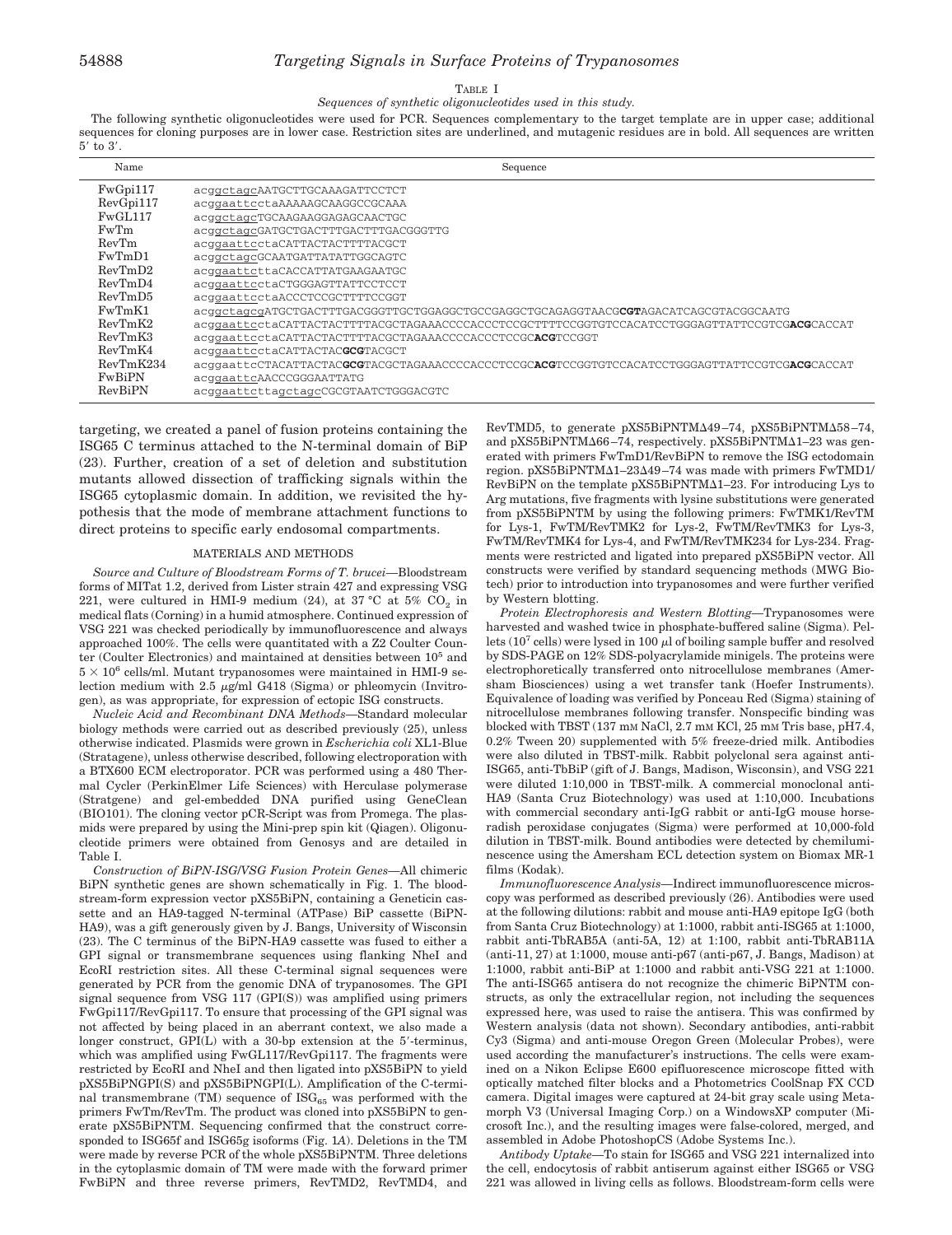| <b>ISG65-427</b> | DADFDGLLEATEAAEV SRHQRRAMIILAVLVPAIILVVTAVAFFIMV RRRNNSQDVDTG AEGGVSSG AVM                                                                                                                                                                                                                                                                                                                                                                                                                   |
|------------------|----------------------------------------------------------------------------------------------------------------------------------------------------------------------------------------------------------------------------------------------------------------------------------------------------------------------------------------------------------------------------------------------------------------------------------------------------------------------------------------------|
| ISG65c           |                                                                                                                                                                                                                                                                                                                                                                                                                                                                                              |
| ISG65a           |                                                                                                                                                                                                                                                                                                                                                                                                                                                                                              |
| ISG65b           | $\ldots \ldots \ldots \ldots \ldots \text{TRG} \ldots \text{KT} \ldots \ldots \ldots \ldots \ldots \ldots \ldots \ldots \ldots \ldots \text{KT} \ldots \text{KT} \ldots \text{KT} \ldots \text{KT} \ldots \text{KT} \ldots \text{KT} \ldots \text{KT} \ldots \text{KT} \ldots \text{KT} \ldots \text{KT} \ldots \text{KT} \ldots \text{KT} \ldots \text{KT} \ldots \text{KT} \ldots \text{KT} \ldots \text{KT} \ldots \text{KT} \ldots \text{KT} \ldots \text{KT} \ldots \text{KT} \ldots \$ |
| ISG65g           |                                                                                                                                                                                                                                                                                                                                                                                                                                                                                              |
| ISG65d           |                                                                                                                                                                                                                                                                                                                                                                                                                                                                                              |
| ISG65f           |                                                                                                                                                                                                                                                                                                                                                                                                                                                                                              |
| ISG65e           |                                                                                                                                                                                                                                                                                                                                                                                                                                                                                              |

# R

|                                                   |    |               |  | 23 |    | 49         | 74                                                                                      |               |
|---------------------------------------------------|----|---------------|--|----|----|------------|-----------------------------------------------------------------------------------------|---------------|
| HA                                                |    | Ecto          |  |    | TM |            | Cyto                                                                                    |               |
|                                                   |    |               |  |    |    |            | GPYPYDVPDYAASDADFDGLLEAAEAAEVTRRHO TAMIILAVLVPAIILVVTAVAFFIMV RRRNNSQDVDTG AEGGVSSV VVM | <b>BiPNTM</b> |
| <b>HA</b>                                         |    | <b>Spacer</b> |  |    |    |            |                                                                                         |               |
| GPYPYDVPDYAACKKESNCKWENNACKDSSILVTKKFALSAAAFAALLF |    |               |  |    |    | BiPNGPI(L) |                                                                                         |               |
| <b>HA</b>                                         | Sp |               |  |    |    |            |                                                                                         |               |

GPYPYDVPDYAANACKDSSILVTKKFALSAAAFAALLF

BiPNGPI(S)



FIG. 1. **Conserved C-terminal sequences in ISG65 and design of membrane anchor BiPN constructs.** *A*, ClustalW alignment of ISG65 C-terminal regions, demonstrating absolute sequence conservation within the predicted transmembrane region (*underlined*) and high conservation in the cytoplasmic tail. The lysine residues are in *red* in ISG65–427. *Periods* indicate identity with ISG65–427. *B*, sequences of the parent constructs appended to the C terminus of BiPN. The HA epitope tag sequence used for identification is included. The lysine residues are in *red*, and the transmembrane domain is *underlined*. *Ecto* designates the C terminus of the ISG65 extracellular domain, *TM* is transmembrane, and *Cyto* is the cytoplasmic tail. Amino acid numbering, as used in the text, is indicated. For BiPNGPI, the spacer (*Spacer* or *Sp*) is indicated, and the GPI processing site is *underlined*. *C*, schematic of BiPNTM/GPI and deletion and substitution constructs. Numbering conventions are as in *B*, except for the *top schematic*, where absolute residue numbers (counting from the initiation Met) are given. Lysine residues are numbered Lys-1 (*K1*) to Lys-4 (*K4*) and also indicated by *gray blocks*. *Dotted lines* indicate expansion of the C-terminal region. *SS* is the N-terminal ER targeting signal sequence. *D*, predicted main chain structure of the cytoplasmic tail of ISG65–427, using three-dimensional PSSM. Three-dimensional PSSM suggests an open coiled structure, which indicates that most of the cytoplasmic tail is available for interaction with cytoplasmic trafficking factors. The C terminus and the position adjoining the transmembrane (*TM*) domain are indicated, and the main chain backbone is color-coded N to C terminus (*red* to *blue*).

harvested from 50-ml cultures at  $1-2 \times 10^6$  cells/ml, pelleted at  $800 \times g$ for 10 min, washed twice in 10 ml of phosphate-buffered saline, and resuspended in 1 ml of ice-cold serum-free HMI-9. The cells were incubated with 20  $\mu$ l of anti-ISG65 or 10  $\mu$ l of anti-VSG 221 at 4 °C for 30 min, and the cells were washed three times with ice-cold TES at 14,000 rpm for 20 s in a refrigerated microcentrifuge (Eppendorf) and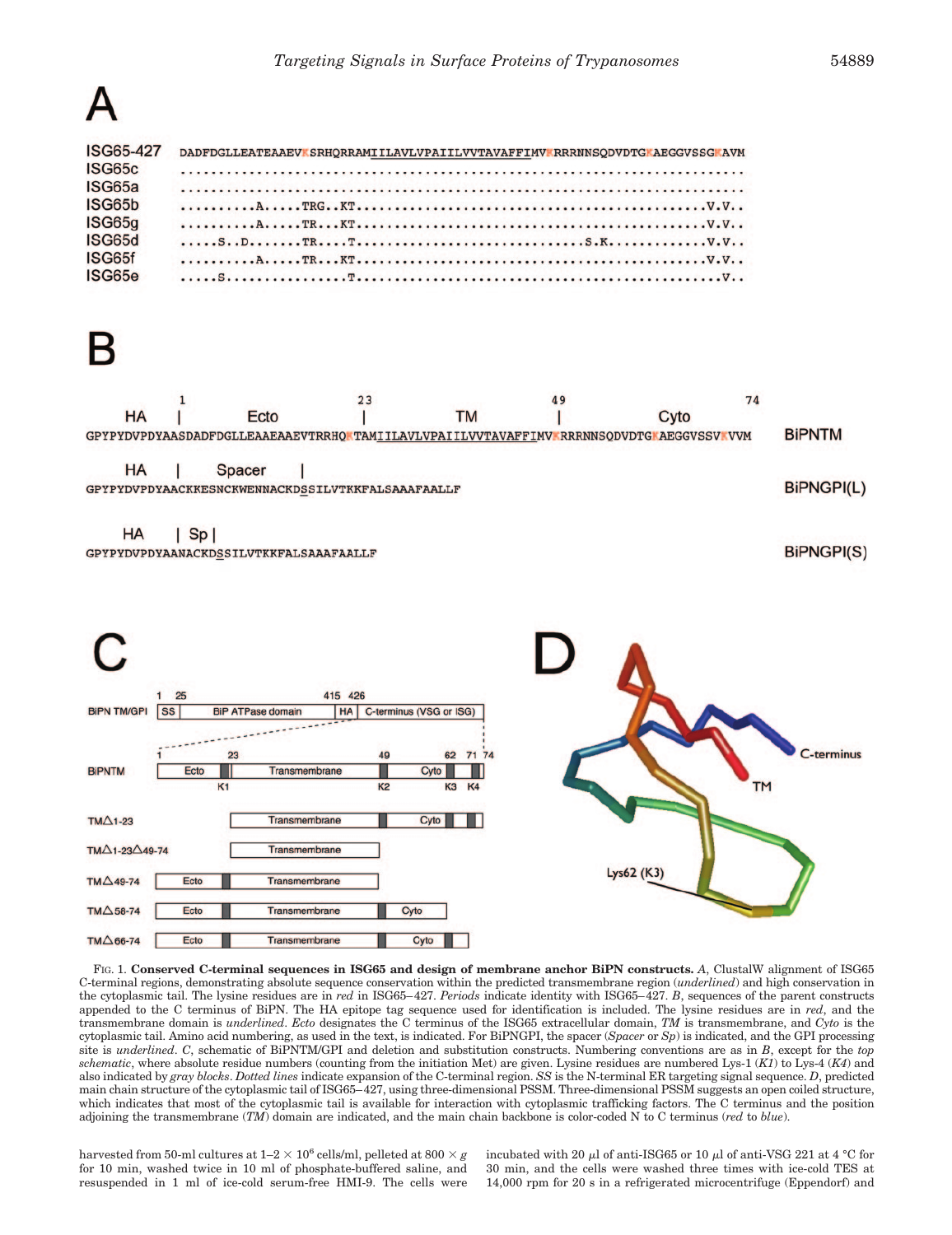resuspended in HMI-9 and incubated for 0, 5, 10, and 20 min at 37 °C in 1.5-ml microtubes. The cells were again pelleted in the refrigerated microcentrifuge, and paraformaldehyde was immediately added to a final concentration of 3.5% for 30 min to fix the cells. The cells were then washed, spotted onto slides, permeabilized, blocked, and stained with Cy3-tagged anti-rabbit antibody as above.

 $GPI-phospholipase$  *C (GPIPLC)* Assay  $-1 \times 10^7$  cells were resuspended in 200  $\mu$ l of ice-cold water containing 0.1 mm TLCK and held on ice for 5 min. After centrifugation at  $3,000 \times g$  for 5 min, the supernatant was discarded. The cell ghosts were resuspended in 200  $\mu$ l of 10 mM sodium phosphate buffer, pH 8.0, containing 0.1 mM TLCK. After incubation at 37 °C for 15 min, the sample was centrifuged at  $16,000 \times g$  for 15 min, and the supernatant (*S*) and pellets (*P*) analyzed by Western blotting (see Fig. 3). This protocol quantitatively solubilizes cell surface GPI-anchored VSG during the 37 °C incubation by activating endogenous GPI-phospholipase C, which is GPI-specific under these conditions (28, 29). Most cytoplasmic proteins are released in the initial 0 °C lysis step.

*Protein Stability—*Trypanosomes were cultured for up to 4 h in HMI-9 medium containing 50  $\mu$ g/ml cycloheximide (Sigma) to prevent translation. The samples were taken at different time points and analyzed by Western blot. Data were quantitated by scanning of x-ray films following chemiluminescence exposure on a Heidelberg 1200 scanner, followed by analysis with ImageJ (rsbweb.nih.gov/ij/download.html).

*Bioinformatics—*Sequences were aligned using ClustalW with default settings. Secondary and tertiary structure prediction and modeling was done using PSORT II (30) and three-dimensional positionspecific scoring matrix (31) software. Predicted structures were loaded into iMOL (www.pirx.com/iMol) for further analysis and presentation.

### RESULTS

*The ISG65 Family Has a Conserved C-terminal Region—* ClustalW alignment of the C-terminal regions of eight ISG65 family members indicated that, despite considerable variability within the ectodomains, the transmembrane and cytoplasmic regions are highly conserved (Fig. 1*A*). The predicted transmembrane regions are identical, and only a few conservative substitutions in the predicted cytoplasmic regions are found. Of additional interest was the presence of three fully conserved lysine residues in the cytoplasmic domain (*red* in Fig. 1*A*). Structural prediction using three-dimensional PSSM (31) suggested an open coiled structure for the cytoplasmic domain, with weak similarity to *Tityus serrulatus* toxin (Protein Data Bank, 1tsk) (32). Interestingly, this predicted structure has lysine 62 fully exposed and therefore could present most of its sequence to cytosolic proteins for interaction (Fig. 1*D*).

*Design of ISG65 Reporter Constructs—*ISG65 is most likely dimeric and encoded by a multigene family with a dimerization interface within the ectodomain.2 This precludes the direct analysis of ISG65, as any mutant ISG65 isoform could form a heterodimer with endogenous ISG65. In addition, we have been unable to make ISG65 null mutants, and hence the experiments cannot be conducted in a null background.<sup>2</sup> Further, we wished to avoid any possibility of physiological interactions between the ISG65 ectodomain and other surface components. Therefore a set of chimeric reporter proteins were designed using the N-terminal domain of BiP (BiPN) (23), incorporating an HA epitope tag (Fig. 1*B*). BiPN is rapidly secreted from trypanosomes, indicating that the protein folds efficiently (33). BiPN has the further advantage of not normally being present on the trypanosome cell surface.

A full ISG65 transmembrane domain, including a short spacer region from the ectodomain to ensure preservation of correct membrane topology, was fused to BiPN (Fig. 1*C*, Bi-PNTM). A series of deletion constructs and substitution mutants, with one or more lysine residues changed to arginine, were also made (Fig. 1*C*). To compare the influence on intracellular transport of a GPI anchor *versus* a transmembrane domain, two GPI-anchored chimeric constructs containing the



FIG. 2. **Expression of BiPN constructs in bloodstream-form trypanosomes.** *A*, GPI-anchored BiPN constructs. Western blot analysis of trypanosomes. *WT*, parental; *GPI L* and *S* indicate parasites transfected with BiPNGPI(L) and BiPNGPI(S), respectively. The membrane was probed with anti-HA9 antibodies. Note the absence of reactivity in the parental. *C* designates the predicted migration position of the GPI-anchored polypeptide without further modification and *M*, the maturate forms. *B*, transmembrane BiPN constructs. Western blot analysis of trypanosomes expressing BiPNTM and derivatives. The *upper panel* blot was probed with anti-HA9 antibodies. BiPN constructs are designated as in Fig. 1. Lys-3 and Lys-4 refer to Lys to Arg substitutions. Blots were reprobed with anti-TbBiP (*BiP*) as a loading control. Migration positions of molecular mass markers are indicated at right in kDa.



FIG. 3. **BiPNGPI constructs contain a GPI anchor.** Trypanosome lysates from untransfected parasites or cells expressing various BiPN constructs were subjected to a GPI-PLC release (see "Materials and Methods"), which converts GPI-anchored proteins to soluble forms (*S*). Uncleaved and transmembrane (*TM*) proteins are found in the pellet (*P*). VSG 221 and ISG65 were probed with the relevant antisera, and BiPN constructs were localized with anti-HA9. Migration positions of molecular mass markers are indicated at left in kDa.

VSG 117 GPI signal sequence were made and designated Bi-PNGPI(S) and BiPNGPI(L). BiPNGPI(L) includes an additional eleven residues of the VSG C-terminal domain to allay concern that efficient processing at the  $\omega$  site *(underlined* in Fig. 1*B*) could be prevented by close proximity to the BiPN domain (Fig. 1*B*).

*Expression of ISG65 Fusion Proteins in Trypanosomes—*Following transfection and selection, lysates of transgenic parasites were analyzed by SDS-PAGE and Western blotting. Anti-HA monoclonals did not detect protein in wild-type trypanosomes but did react with lysates from cells transfected with both of the GPI-anchored BiPN chimeras (Fig. 2*A*). Inter-<sup>2</sup> M. Carrington, unpublished data. These proteins were expressed as more than one spe-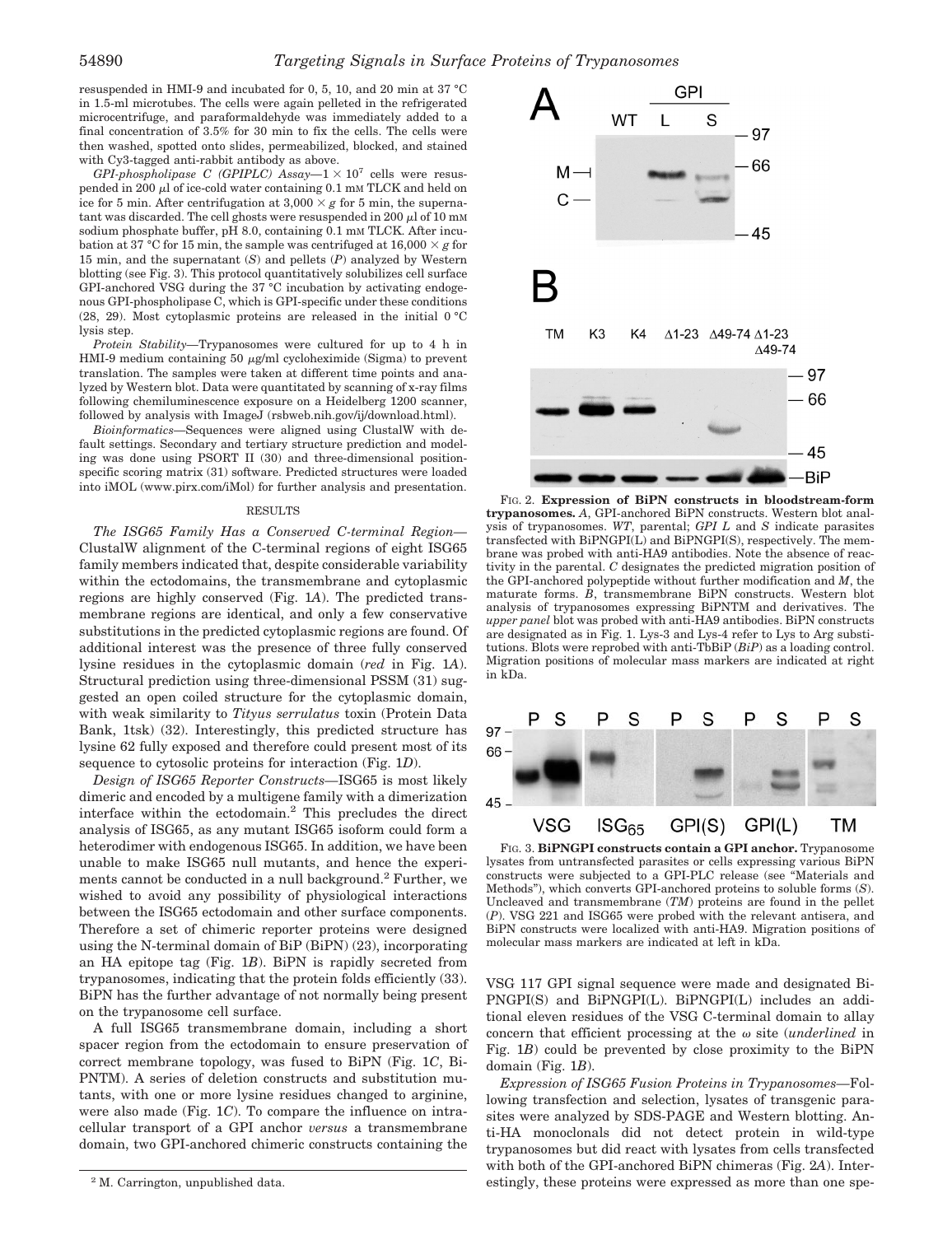



FIG. 4. **BiPNTM and ISG65 are present within the endosomal recycling system.** *A*, immunofluorescence demonstrating colocalization of BiPNTM detected with anti-HA9 antisera (*green*) and ISG65 detected with anti-ISG65 antisera (*red*). DNA visualized with DAPI is in *blue*. *B*, BiPNTM colocalization with Rab5A, Rab11, and p67. In each set of panels, BiPNTM, detected with anti-HA9 antisera, is in *green* (*A*, *D*, and *G*) and Rab5A (*B*), Rab11 (*E*), and p67 (*H*) is in *red*. The merged images (*C*, *F*, and *I*) show clear colocalization for Rab5A and Rab11 (*yellow*). Note that for p67, the structures are juxtaposed but are distinct and superimposed in the Z plane but not colocalized. DNA visualized with DAPI is in *blue*. *Scale bar* is 5  $\mu$ m. *C*, BiPNTM is not found in the Rab5B early endosome. Shown is immunofluorescence of Bi-PNTM detected with anti-HA9 antisera (*green*) and Rab5B detected with anti-Rab5B antisera (red). Scale bar, 2  $\mu$ m.

cies; for BiPNGPI(L), the majority of immunoreactivity migrated at  $\sim$  62 kDa rather than at  $\sim$  50 kDa, as predicted from the polypeptide molecular mass. A low abundance species was



FIG. 5. **Deletion of the cytoplasmic tail abrogates ER exit and endosomal targeting.** The location of the BiPNTM deletion constructs in permeabilized cells are shown in the *left panels*, visualized with anti-HA9 antibodies (*green*). Rab5A is shown in the *center panels* in *red*. The merge shows clear colocalization (*yellow*). DNA in the nucleus and kinetoplast, visualized with DAPI, is shown in  $blue$ . Only the  $\Delta 66 - 74$ construct is significantly colocalized with Rab5A.

detected at this position on the blot, suggesting that the decreased migration was because of post-translational modification. Further, the BiPNGPI(S) chimera also presented as two bands, but in this case, the major form was the lower molecular mass species. As BiPN lacks an *N*-glycosylation site, the increased molecular mass is probably due to processing of the GPI anchor core glycan (34). Both isoforms in each case were efficiently solubilized by endogenous GPI-PLC (Fig. 3) and migrated with apparently lower molecular mass, consistent with removal of diacylglycerol. Hence BiPNGPI(L) and BiPNG-PI(S) likely contain glycolipid anchors.

All of the lysine substitution mutants and most of the deletion mutants were also expressed in bloodstream-form trypanosomes (Figs. 2*B* and 5). These proteins migrated at the predicted molecular masses, and extensive post-translational modification is unlikely. The BiPNTM protein was also stably membrane-associated and fully resistant to solubilization by GPI-PLC (Fig. 3), consistent with the presence of a transmembrane anchor.

Of the deletion constructs, TM $\Delta$ 1–23 and TM $\Delta$ 1–23 $\Delta$ 49–74 were not detected, despite repeated transfections and generation of drug-resistant cells plus recovery of the construct from genomic DNA by PCR (data not shown). The results suggest that the C terminus of the ectodomain is required for stable expression to prevent ER-associated degradation (35, 36).

*The ISG65 C Terminus Targets BiPN to the Endosome—* BiPNTM was detected with HA antibody in permeabilized trypanosomes in structures in the posterior region of the cell, suggesting endosomal location (Fig. 4*A*). These structures also contained ISG65, indicating that the presence of the C terminus of ISG65 in BiPNTM was sufficient to target the protein to the same intracellular compartments as ISG65 itself. This was confirmed by co-staining with antibodies to Rab5A, Rab11, and p67 markers for early endosomes, recycling endosomes, and the lysosome, respectively (26, 27, 37). The HA stain co-localized with Rab5A and Rab11, indicating that the internal pool of BiPNTM was indeed within early and recycling endosomes (Fig. 4*B*). Cells co-stained with antibody to p67 showed close proximity of p67 and BiPNTM, but the compartments were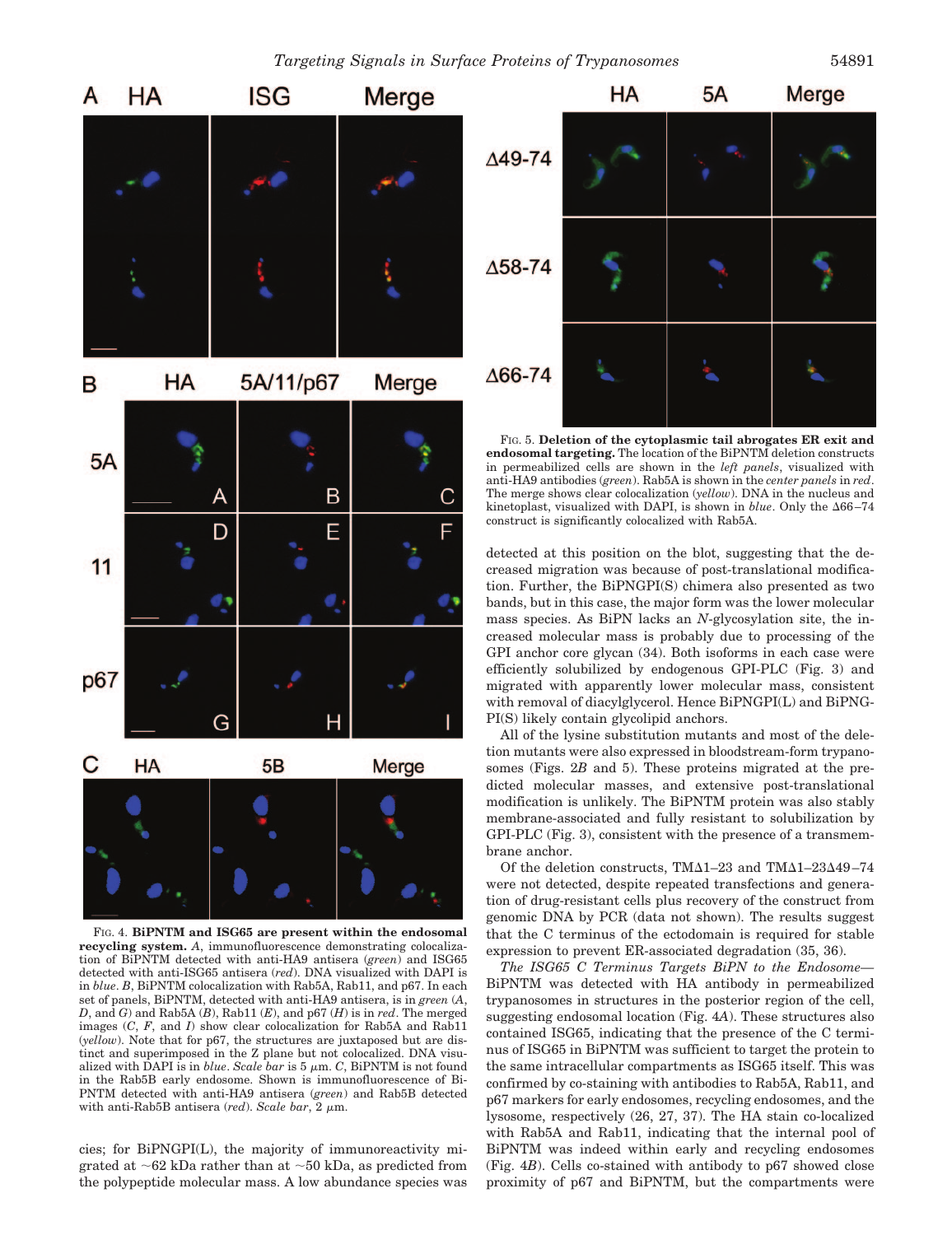54892 *Targeting Signals in Surface Proteins of Trypanosomes*



FIG. 6. **Lysines are required in the cytoplasmic tail of ISG65 to target to endosomes.** Localization, by immunofluorescence, of a panel of Lys to Arg substitution mutants of BiPNTM. Locations of the Bi-PNTM fusion proteins are shown at *left* in *green* (anti-HA9) and Rab5A in *red* at *center* in permeabilized cells. Deletion of all three lysine residues (K234) in the cytoplasmic tail results in mislocalization. *Bottom panel* shows immunofluorescence of nonpermeabilized trypanosomes expressing BiPNTMK234 on the surface.

distinct. Significantly, there was also no co-localization between BiPNTM and Rab5B (Fig. 4*C*). Taken together, these data show that BiPNTM is targeted to endosomal compartments and suggest that the C terminus of ISG65 is sufficient for faithful endosomal targeting. BiPNTM was not detected at the surface in nonpermeabilized cells.

*Deletion Mutants Map a Region in the ISG65 Cytoplasmic Domain Required for Sorting—*To examine in more detail the targeting information in the ISG65 C terminus, a set of deletion constructs was made (Fig. 1C). BiPNTM $\Delta$ 49-74, which removed the entire cytoplasmic tail, was localized to a diffuse reticular network, consistent with failure to exit the ER (Fig. 5). Inclusion of an additional eight amino acids in BiPNTMΔ58-74 resulted in ER localization, but incorporation



FIG. 7. **BiPNGPI is expressed in the surface and is not found in endosomal compartments.** *A*, immunofluorescence of nonpermeabilized cells demonstrating surface fluorescence for BiPN in the context of a GPI anchor. Constructs were visualized with anti-HA9 (*green*). For comparison, staining of 427 cells with anti-VSG 221 is shown (*E* and *F*). *B*, permeabilized cells expressing BiPNGPI(L) stained for HA9 (*green*, *A*, *D*, and *G*) and endosomal compartments (*red*, *B*, *E*, and *H*) with antibodies to Rab5A, Rab11, and  $p67$  as indicated. *Scale bars*, 5  $\mu$ m.

of a further eight residues (BiPNTM $\Delta 66 - 74$ ) led to targeting to the endosome. Hence the region between residues 58 and 65 is essential for ER exit. None of the C-terminal deletion constructs were detectable on the cell surface by immunofluorescence. Further, residues in the  $\Delta 66 - 74$  mutant are sufficient for subsequent targeting to the endosome and amino acids 67–74, which include a single lysine (Lys-71), are dispensable.

*Lysine Residues Are Required for Endosomal Delivery—*In higher eukaryotes, modification of lysines by ubiquitin can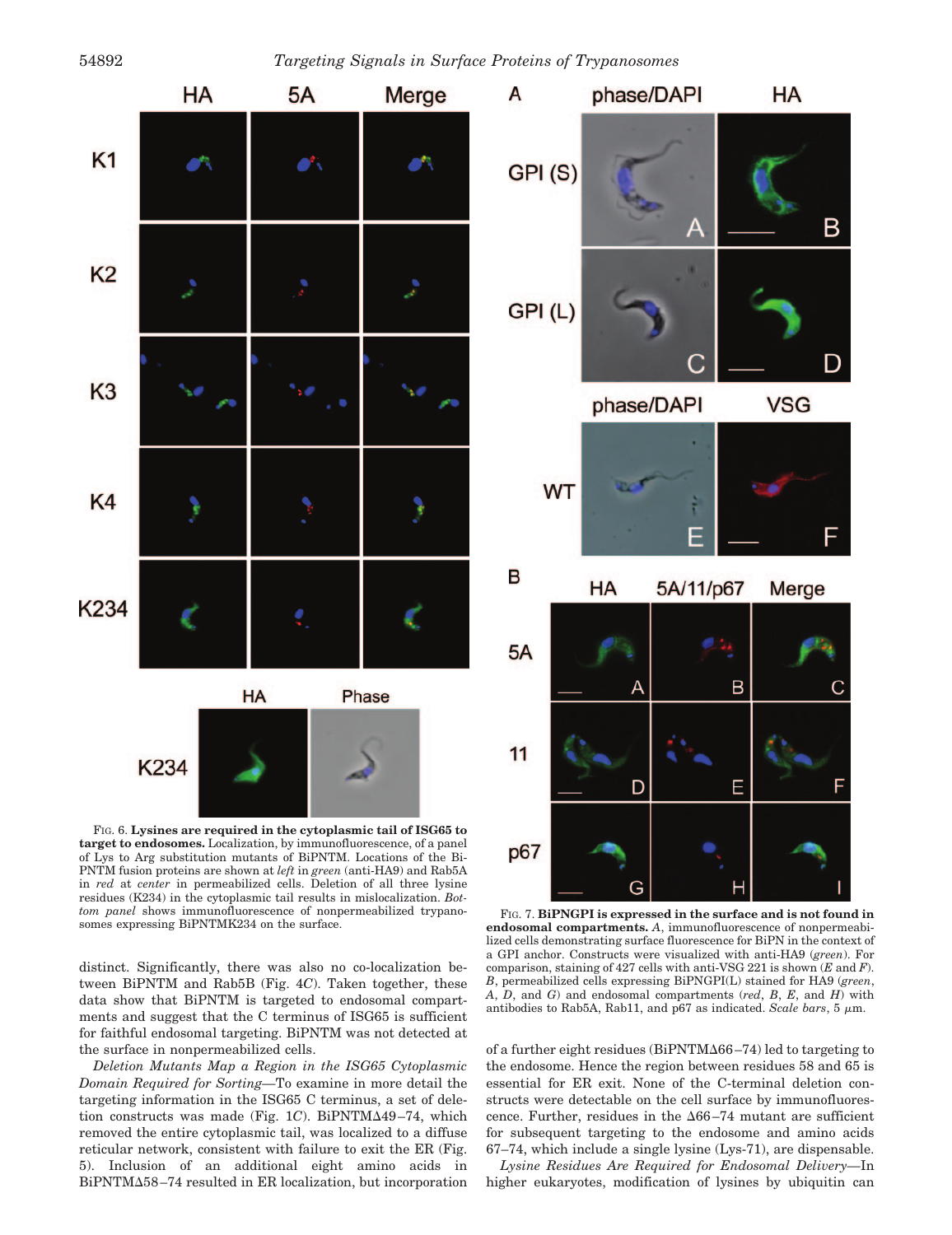

FIG. 8. **ISG65 can be capped and is present in endosomes.** *A*, ISG65 visualized in nonpermeabilized (*NP*) and permeabilized trypanosomes (*P*) with anti-ISG65 antibodies (*red*, *right panels*). *Scale bar* is 5  $\mu$ m. *B*, internalization of anti-ISG65 antibodies by trypanosomes. Parasites were coated with antibody to ISG65 and allowed to internalize the antibody after washing. IgG was detected with anti-rabbit secondary antibody. Immunofluorescence is shown at *right* with IgG visualized in *red* at various times of internalization (in minutes). For comparison, internalized VSG antibody (*red fluorescence*) is shown in *C*. *Scale bar*,  $2 \mu m$ .

form an endocytic signal (37). A panel of substitution mutants were generated where each or all three lysine residues were replaced with arginine (Fig. 1). Substitution of any one lysine did not lead to a detectable change in location, and the majority of HA stain remained co-localized with Rab5A, similar to the wild-type construct (Fig. 6). This is also consistent with faithful targeting of the BiPNTM $\Delta 66 - 74$  construct lacking Lys-71 (K4). By contrast, replacement of all three lysines in the cytoplasmic tail (K234) led to a distinct localization; BiPNTMK234 was found on the surface of nonpermeabilized cells. Therefore, Bi-PNTM is capable of surface expression, but a lysine-dependent signal from the ISG65 cytoplasmic domain can prevent plasma membrane localization. As deletion of any single lysine is tolerated, two lysine residues appear sufficient for correct targeting of BiPNTM to the endosome.

*A GPI Anchor Does Not Target BiPN to the Endosome—*To detect any influence of the ISG65 C-terminal region on BiPN localization beyond those analyzed above, GPI-anchored variants were also analyzed. In addition, these data allowed reevaluation of a differential endosome-targeting model based on the type of membrane attachment (12). Both BiPNGPI(S) and Bi-PNGPI(L) were expressed on the surface of nonpermeabilized parasites. BiPNGPI(L) in particular gave highly uniform staining over the cell surface (Fig. 7*A*). Hence BiPN can be efficiently incorporated into the plasma membrane as a GPI-anchored molecule. Further, analysis of BiPNGPI(L) in permeabilized cells demonstrated a distribution throughout the cytoplasm, most likely the ER. This did not include the endosomal system as judged by co-staining with antibodies to Rab5A, Rab11, and p67 (Fig. 7*B*). Hence BiPN itself lacks endosomal-targeting information and also demonstrates that there is no block to the export of BiPN to the cell surface.

*Native ISG65 Has a Substantial Endosomal Pool—*Co-localization of the BiPNTM construct with ISG65, Rab5, and Rab11 suggests the presence of an endosomal ISG65 population (Fig. 4). Analysis of permeabilized and nonpermeabilized trypanosomes confirmed the presence of both internal and surface pools; the internal pool was restricted to the endosomal posterior region (Fig. 8*A*). To test directly whether ISG65 could be endocytosed, cells were coated with anti-ISG65 antisera, extensively washed, and then allowed to endocytose. The cells were



FIG. 9. **BiPNTM has a short half-life.** Trypanosomes expressing BiPN or BiPNTM constructs were treated with cycloheximide and aliquots of cultures analyzed by Western blot with anti-HA or with anti-BiP. Both BiPN and BiPNTM are rapidly lost from the cell. Although BiPN is secreted (24), no BiPNTM was detected in culture supernatants, indicating that the protein was degraded intracellularly. The stability of BiP indicates that the cells remain intact and unstressed during these experiments. Time is indicated *above the lanes* in hours. Results are from single representative experiments, which have been performed at least twice. Quantitation of these and additional data are given in Table II.

### TABLE II. *Stability of ISG65 and BiPN constructs*

Trypanosomes were treated with cyclohexamide and whole cell lysates prepared at  $t = 0$  and after 4 hours. The levels of BiPN constructs, endogenous BiP and ISG65 were determined by Western blot and densitometry. Data are expressed as percent remaining, with  $t = 0$  as 100%. The experiment has been done twice with similar results.

| Construct     | Percent recovered at 4 hours |
|---------------|------------------------------|
| <b>BiP</b>    | 91.6                         |
| ISG65         | 34.9                         |
| <b>BiPNTM</b> | 13.5                         |
| <b>BiPN</b>   | 8.3                          |
| BiPNTMK1      | 3.7                          |
| BiPNTMK2      | 6.8                          |
| BiPNTMK3      | 20.2                         |
| BiPNTMK234    | 42.7                         |

fixed and the location of the antibody determined by immunofluorescence. At time zero, diffuse surface staining with some accumulation in the flagellar pocket was seen. At later times, staining became internal, and at 10 min, a clear endosomal localization was obtained (Fig. 8*B*), highly similar to internalized VSG antibody (Fig. 8*C*). The addition of nonspecific antibody did not result in accumulation of immunoglobulin within the endosomal system (data not shown).

*Stability of ISG65 and BiPNTM Constructs—*The presence of BiPNTM within the early endosome suggests that either the protein is actively recycled or is *en route* to later endosomal compartments. The stability of ISG65, BiPNTM, and several other proteins was directly assessed (Fig. 9, Table II). ISG65 itself has a short half-life, with  $>65\%$  of the protein degraded within 4 h. BiPNTM was also short-lived. BiP, a long half-life ER protein, was essentially completely stable for the period of the experiment. As a further control, BiPN itself was monitored; this protein is efficiently secreted from trypanosome cells, consistent with previous studies (24). A single Arg to Lys substitution did not stabilize the protein, and in the case of the K1 and K2 mutants, may actually destabilize BiPNTM (Table II). By contrast, removal of all three lysine residues resulted in increased stability, consistent with a role for lysine in targeting to the endosomal system and also suggestive that BiPNTM is subject to an efficient degradation process that depends on endosomal targeting mediated by the ISG65 C terminus. The lower stability of BiPNTM compared with ISG65 is likely a consequence of its lack of surface expression. None of the Bi-PNTM constructs were detected in the medium, indicating that any turnover was due to intracellular degradation.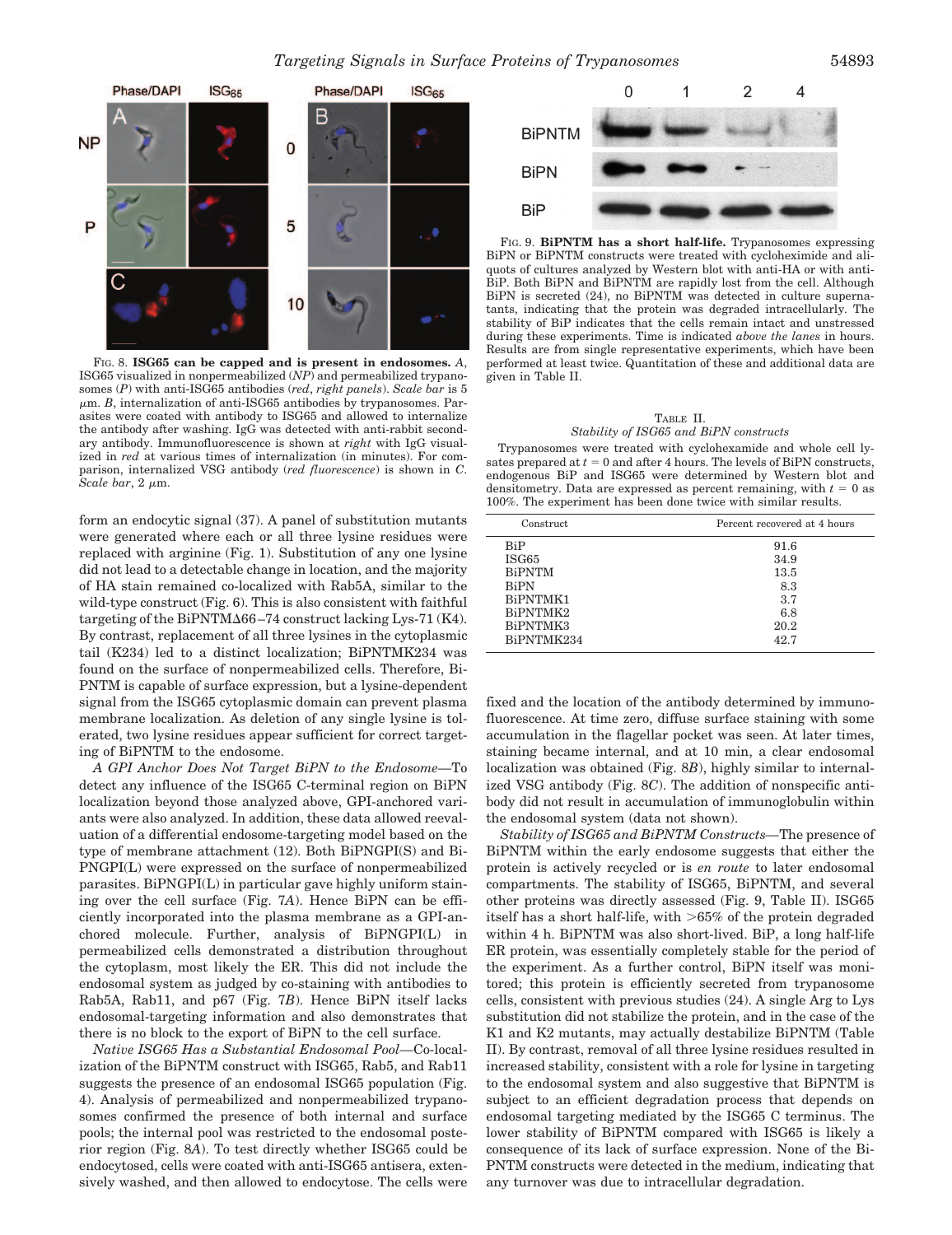### DISCUSSION

A substantial body of work has delineated the exocytic and endocytic pathway of VSG (1). Much less is known concerning endocytosis of transmembrane proteins, but the absence of an AP-2 complex and endocytic dynamin (19) suggests unusual mechanisms. Both the ISG65 and ISG75 proteins are expressed from multiple genes and are distributed over the whole cell surface (8, 9, 22, 37). Interestingly, although there is considerable sequence heterogeneity in the ectodomain, the C termini of both ISG65 and ISG75 protein families are highly conserved.

*Endosomal Targeting Signals of ISG65—*BiPNTM containing the entire C-terminal region of ISG65 fused to the Nterminal domain of BiP substantially colocalized with Rab5A and Rab11, indicating an endosomal location, further indicating that ISG65 is also present in Rab5A endosomes. Hence, the highly conserved cytoplasmic domain of ISG65 is a *bona fide* targeting signal, which is fully transplantable and sufficient for endosomal delivery of an irrelevant ectopic domain. This extends the cargo list for the trypanosome Rab5A early endosome to include internalized IgG, transferrin, VSG, and now ISG65 and therefore type I transmembrane proteins. Hence, discrimination of cargo cannot be based solely on GPI *versus* polypeptide anchoring mechanisms as proposed earlier (12). ISG100 remains the only molecule that has been localized to the Rab5B endosome; the function of the Rab5B endosome remains unclear but is essential.

ISG65 is able to endocytose and deliver bound antibody into the endosomal system in a manner similar to VSG (38). Previous studies suggested that ISG65 is inaccessible to antibody in live cells and that fixation is required for staining (37). The discrepancy between our data and the earlier work may be due to accumulation and concentration of antibody as used here, being more sensitive than simple surface staining. Also, recent work demonstrates a significant capacity for degradation of surface antibody (15, 38). The ability of ISG65 to be recognized by antibody on live cells has potential importance in evasion of the immune response, particularly in chronic infections, as the ISG family could represent a constant epitope recognized by host antibody. The capping and internalization of ISG antibody is therefore significant. Further work is required to evaluate this phenomenon *in vivo*.

BiPN anchored by GPI localized to the plasma membrane and was not found in the endosomal system, confirming that the ISG65 cytoplasmic domain is necessary for endosomal targeting. The presence of BiPNGPI on the surface indicates that BiPN has access to the plasma membrane. The high density of VSG on the plasma membrane may provide some degree of restriction in surface access, and the high prevalence of a VSG fold within additional surface molecules (including ISGs, ESAG6/7, and the serum resistance-associated protein) is consistent with this model (13, 39). However, the present study demonstrated that non-VSG molecules are accepted within the surface coat.

*A Role for Lysine in ISG65 Trafficking—*Deletion analysis indicates that the C-terminal nine residues are not required for exit from the ER and subsequent endosome delivery. This deletion removed the C-terminal lysine, independently demonstrated as dispensable in the K4 substitution mutant. Further, substitution of either K2 or K3 did not cause membrane mislocalization, but mutation of all three lysines in the K234 prevented endosomal targeting and resulted in surface expression. Together these data suggest that K2 and K3 are both required for correct function of the targeting signal. A role for lysine in endocytosis would be consistent with ubiquitination (37) and could explain the low stability of ISG65 and its rapid turnover. Protein ubiquitination has been described in

trypanosomes, and a large number of polypeptides are polyand monoubiquitinated, $3$  but a role in protein trafficking has not been reported.

*ISG65 Is a Short-lived Protein—*A short half-life suggests that ISG65 is unlikely to participate in multiple rounds of endocytosis/recycling. The basis for this rapid turnover appears to reside within the C terminus, as the BiPNTM chimera also has a short half-life. Although the function of ISG65 is unknown, the short half-life is inconsistent with a role as a nutrient receptor or as a structural protein. In higher eukaryotes, short half-life surface proteins, *e.g.* the epidermal growth factor receptor, are frequently components of signaling pathways, where degradation is essential for signal modulation (37), raising the possibility that ISG65 is also involved in signaling. Interestingly, ISG65 is slightly more stable than BiPNTM, consistent with an increased half-life due to a period of display on the cell surface. The failure of BiPNTM to be detectable on the surface could arise from either an intrinsic block in export of this class of protein or the efficient targeting of the construct to internal compartments. Two lines of evidence favor the last possibility; mutagenesis of all three lysines in the C-terminal tail or replacement of the transmembrane anchor with a GPI lipid results in efficient surface expression, suggesting that there is no intrinsic blockade to BiPN surface expression. ISG65 may be retained on the cell surface because of multiple low affinity and transient interactions with components of the surface coat or alternatively may interact with ectodomainspecific factors within the exocytic system. Clearly further work is required to investigate these possibilities.

*Acknowledgments—*We thank Jay Bangs (Madison, Wisconsin) for the BiPN construct and antibodies to BiP and p67. We are also indebted to Mandy Crow for provision of ISG65 sequence data prior to publication. We thank Bassam Ali (Imperial College, London, UK) for comments on the manuscript.

### REFERENCES

- 1. Grunfelder, C. G., Engstler, M., Weise, F., Schwarz, H., Stierhof, Y. D., Boshart, M., and Overath, P. (2002) *Traffic* **3,** 547–559
- 2. Ferguson, M. A., Homans, S. W., Dwek, R. A., and Rademacher, T. W. (1988) *Science* **239,** 753–759
- 3. Overath, P., Stierhof, Y., and Wiese, M. (1997) *Trends Cell Biol.* **1,** 27–33 4. Mehlert, A., Bond, C. S., and Ferguson, M. A. (2002) *Glycobiology* **12,** 607– 612
- 
- 5. El-Sayed, N. M., and Donelson, J. E. (1997) *J. Biol. Chem.* **272,** 26742–26748
- 6. Burchmore, R. J., Wallace, L. J., Candlish, D., Al-Salabi, M. I., Beal, P. R., Barrett, M. P., Baldwin, S. A., and de Koning, H. P. (2003) *J. Biol. Chem.* **278,** 23502–23507
- 7. Schell, D., Evers, R., Preis, D., Ziegelbauer, K., Kiefer, H., Lottspeich, F., Cornelissen, A. W., and Overath, P. A. (1991) *EMBO J.* **10,** 1061–1066; Correction (1993) *EMBO J.* **12,** 2990
- 8. Ziegelbauer, K., Multhaup, G., and Overath, P. (1992) *J. Biol. Chem.* **267,** 10797–10803
- 9. Ziegelbauer, K., and Overath, P. (1992) *J. Biol. Chem.* **267,** 10791–10796
- 10. Jackson, D. G., Windle, H. J., and Voorheis, H. P. (1993) *J. Biol. Chem.* **268,** 8085– 8095
- 11. Nolan, D. P., Jackson, D. G., Windle, H. J., Pays, A., Geuskens, M., Michel, A., Voorheis, H. P., and Pays, E. (1997) *J. Biol. Chem.* **272,** 29212–29221
- 12. Pal, A., Hall, B. S., Nesbeth, D. N., Field, H. I., and Field, M. C. (2002) *J. Biol. Chem.* **277,** 9529 –9539
- 13. Carrington, M., and Boothroyd, J. (1996) *Mol. Biochem. Parasitol.* **81,** 119 –126
- 14. Grunfelder, C. G., Engstler, M., Weise, F., Schwarz, H., Stierhof, Y. D., Morgan, G. W., Field, M. C., and Overath, P. (2003) Mol. Biol. Cell 14, gan, G. W., Field, M. C., and Overath, P. (2003) *Mol. Biol. Cell* **14,** 2029 –2040
- 15. O'Beirne, C., Lowry, C. M., and Voorheis, H. P. (1998) *Mol. Biochem. Parasitol.* **91,** 165–169
- 16. Seyfang, A., Mecke, D., and Duszenko, M. (1990) *J. Protozool.* **37,** 546 –552
- 
- 17. Allen, C. L., Goulding, D., and Field, M. C. (2003) *EMBO J.* **22,** 4991–5002 18. Morgan, G. W., Hall, B. S., Denny, P. W., Carrington, M., and Field, M. C. (2002) *Trends Parasitol.* **18,** 491– 496
- 19. Morgan, G. W., Hall, B. S., Denny, P. W., Field M. C., and Carrington, M. (2002) *Trends Parasitol.* **18,** 540 –546
- 20. Morgan, G. W., Goulding, D., and Field, M. C. (2004) *J. Biol. Chem.* **279,** 10692–10701
- 21. Yang, H., Russell, D. G., Zheng, B., Eiki, M., and Lee, M. G. (2000) *Mol. Cell. Biol.* **20,** 5149 –5163
- 22. Barak, L. S., Tiberi, M., Freedman, N. J., Kwatra, M. M., Lefkowitz, R. J., and Caron, M. G. (1994) *J. Biol. Chem.* **269,** 2790 –2795

<sup>3</sup> P. Bastien and M. C. Field, unpublished data.